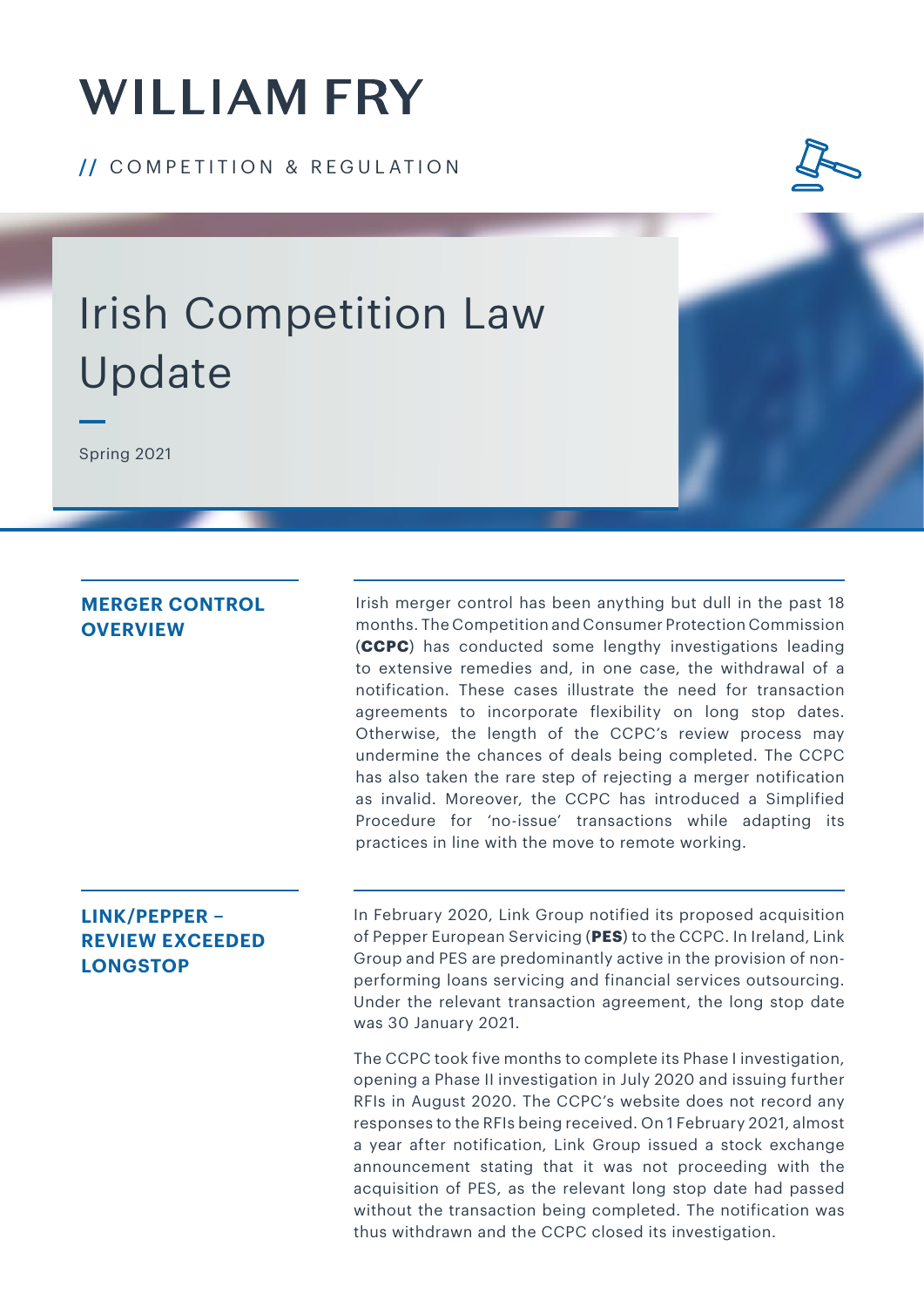### **ESB/COILLTE – 12 MONTH REVIEW**

In February 2020, the Electricity Supply Board (**ESB**), the Stateowned electricity provider, and Coillte*,* a State-owned company engaged in commercial forestry, notified the CCPC of their proposed joint venture to develop and construct renewable energy generation facilities in Ireland.

In March 2020, the CCPC issued a requirement for further information (**RFI**) to both parties. It did not receive complete responses to the RFI for over six months – a highly unusual delay, as it usually takes three or four weeks to respond to an RFI. Although parties proposed behavioural remedies in November 2020, these did not prevent the CCPC from opening a Phase II investigation in early December 2020. The CCPC's Phase I investigation thus lasted just under ten months.

In the course of its review, the CCPC identified two potential competition concerns regarding the direct or indirect exchange of competitively sensitive information (**CSI**):

- between ESB, the joint venture and project partners currently in co-development arrangements with Coillte; and
- between Coillte and the joint venture regarding third parties seeking access to Coillte-owned land for the purposes of developing and constructing an onshore wind farm in Ireland.

In January 2021, the parties submitted proposals aimed at addressing these competition concerns, including: (a) measures to prevent ESB-appointed directors accessing and exchanging CSI between ESB and the joint venture; (b) the appointment of an independent chairperson; (c) measures preventing the exchange between Coillte and the joint venture of CSI regarding those persons seeking access to Coillte's land; and (d) procedures to ensure Coillte personnel do not discuss or pass CSI relating to a third party to any director of the joint venture. The CCPC accepted these proposals and cleared the transaction at the start of February 2021. In total, the review process lasted just shy of 12 months.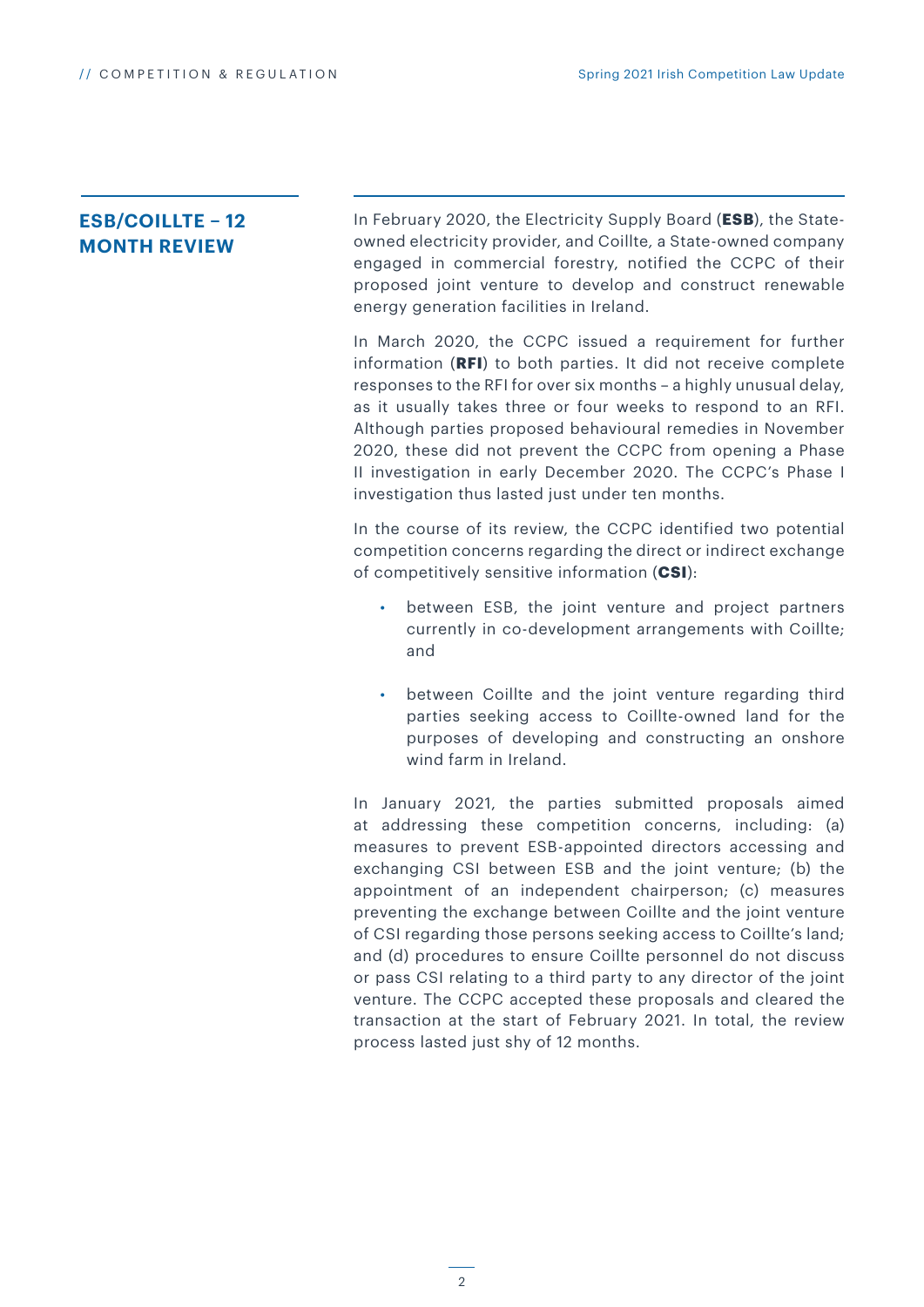### **ELIS/BERENDSEN/ KINGS LAUNDRY – 11 MONTH REVIEW**

In August 2018, Elis Berendsen Ireland, a provider of laundry services to the healthcare and hospitality sectors, notified the proposed purchase of its rival, Kings Laundry, to the CCPC. Due to concerns regarding the potential impact of the transaction in both sectors, the CCPC opened a Phase II investigation in spring 2019. Ultimately, Elis/Berendsen committed to an upfront divestiture of key contracts for the supply of linen to public hospitals to a third party purchaser to be approved by the CCPC. On this basis, the CCPC cleared the transaction in July 2019, some 11 months after notification. However, it took a further 12 months to find a suitable purchaser and secure the necessary consents from the relevant hospitals, and the transaction did not close until July 2020 – nearly two years after it was notified.

### **REJECTION OF MERGER FILING**

The CCPC has rejected the notification of a proposed joint venture between the four major Irish retail banks (AIB, Bank of Ireland, KBC Bank Ireland and Permanent TSB).

The joint venture, which is reportedly intended to create a banking app to allow users to make payments in real time (similar to Revolut), was notified to the CCPC on a voluntary basis on 8 January 2021. However, having conducted a preliminary analysis, the CCPC took the unusual step on 21 January 2021 of rejecting the notification as invalid and publishing a press release on the matter.

Rejecting the notification, the CCPC stated that the parties had not provided full details of the transaction, with the result that it was unable to determine whether the joint venture constituted a triggering event (a merger or acquisition within the meaning of Irish merger control, including a full-function joint venture), and, moreover, whether it should in fact have been notified on a mandatory basis.

The structure of the joint venture is not public. That said, the case is noteworthy for the purported use of the voluntary notification regime. The voluntary regime applies only to mergers or acquisitions (including joint ventures) that involve a change of control, but which do not satisfy the jurisdictional thresholds for mandatory notification. There is no mechanism for the review of transactions which do not involve a change of control (for example, the acquisition of non-controlling interests, or the establishment of non-full-function joint ventures). The proposed transaction was re-notified on 8 April 2021.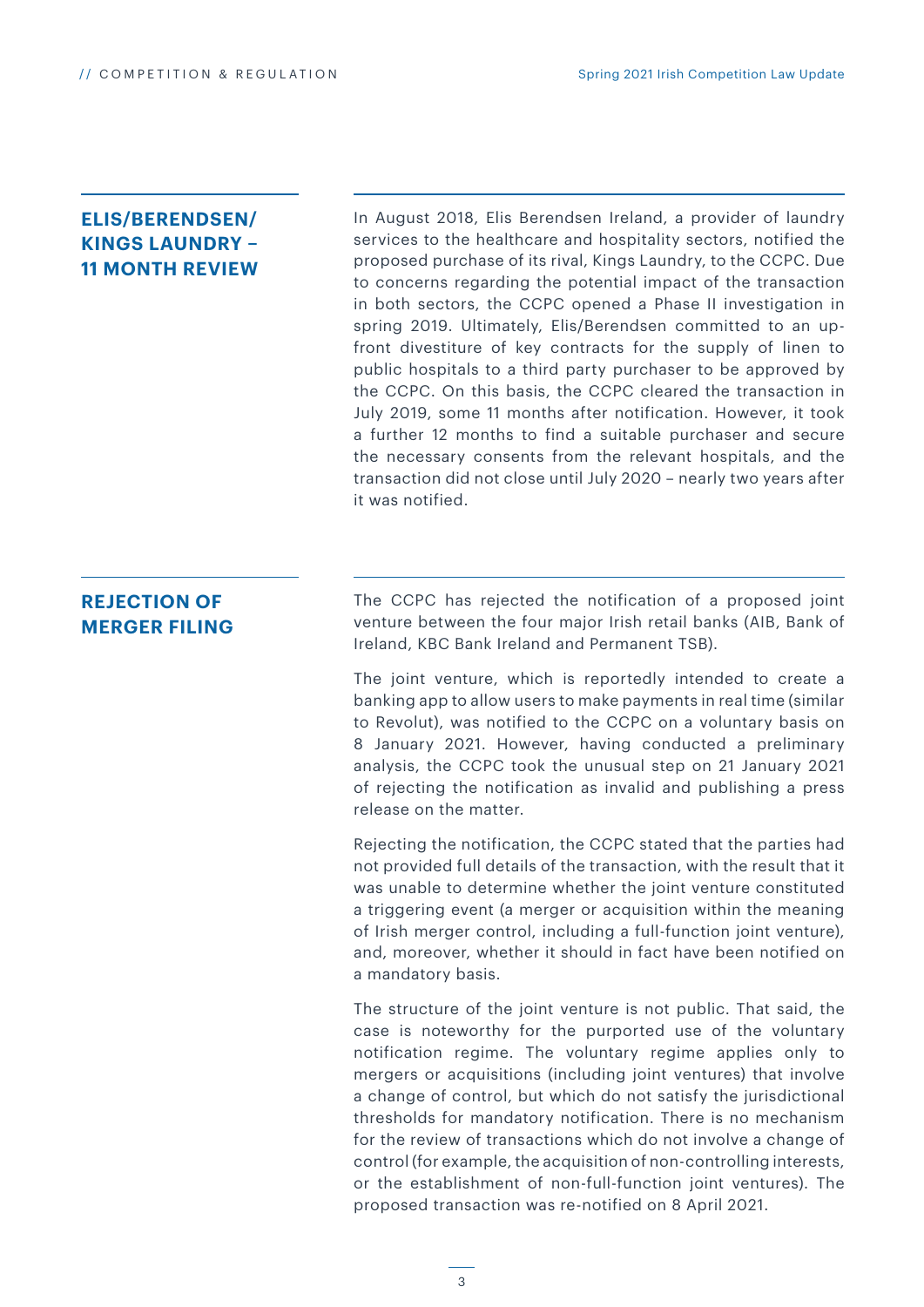### **SIMPLIFIED MERGER NOTIFICATION PROCEDURE**

In July 2020, the CCPC introduced a simplified merger notification procedure aimed at shortening review periods for transactions that do not give rise to competition concerns. The CCPC will apply the Simplified Procedure: where there is no horizontal or vertical overlap between the parties; if the combined market shares of the merging parties are less than 15% (in the case of horizontal overlap) or 25% (in the case of vertical overlap); or in a move from joint to sole control.

Where the Simplified Procedure applies, the parties are not required to complete certain sections of the Merger Notification Form, for example, information on suppliers, customers and competitors in the areas of competitive overlap. In no overlap cases, there is no requirement to define the relevant market or provide market share estimates. However, the CCPC expressly reserves the right to require full or further information at any point, for example in transactions involving concentrated or neighbouring markets, maverick firms or pipeline products.

Importantly, the CCPC will not confirm to parties that their transaction qualifies for the Simplified Procedure until after the expiry of the deadline for third party submissions, usually two weeks after notification. In the six months to January 2021, the CCPC cleared seven mergers under the Simplified Procedure with an average time of 13.4 working days to issue a Phase I decision, compared to an average of 22.9 working days in 2020 under the usual review process.

### **COVID-19: ELECTRONIC MERGER NOTIFICATIONS**

In response to the COVID-19 restrictions, the CCPC started to accept electronic merger filings. Previously, filings had to be delivered in hard copy to the CCPC's Dublin office. Notifying parties may e-mail a filing, together with all supporting documentation (including proof of payment of the notification fee and relevant annexes) to a dedicated mailbox. The e-mail must be received by 4.30 pm on a working day for that day to count as 'day one' of the CCPC's 30 working day Phase I review period.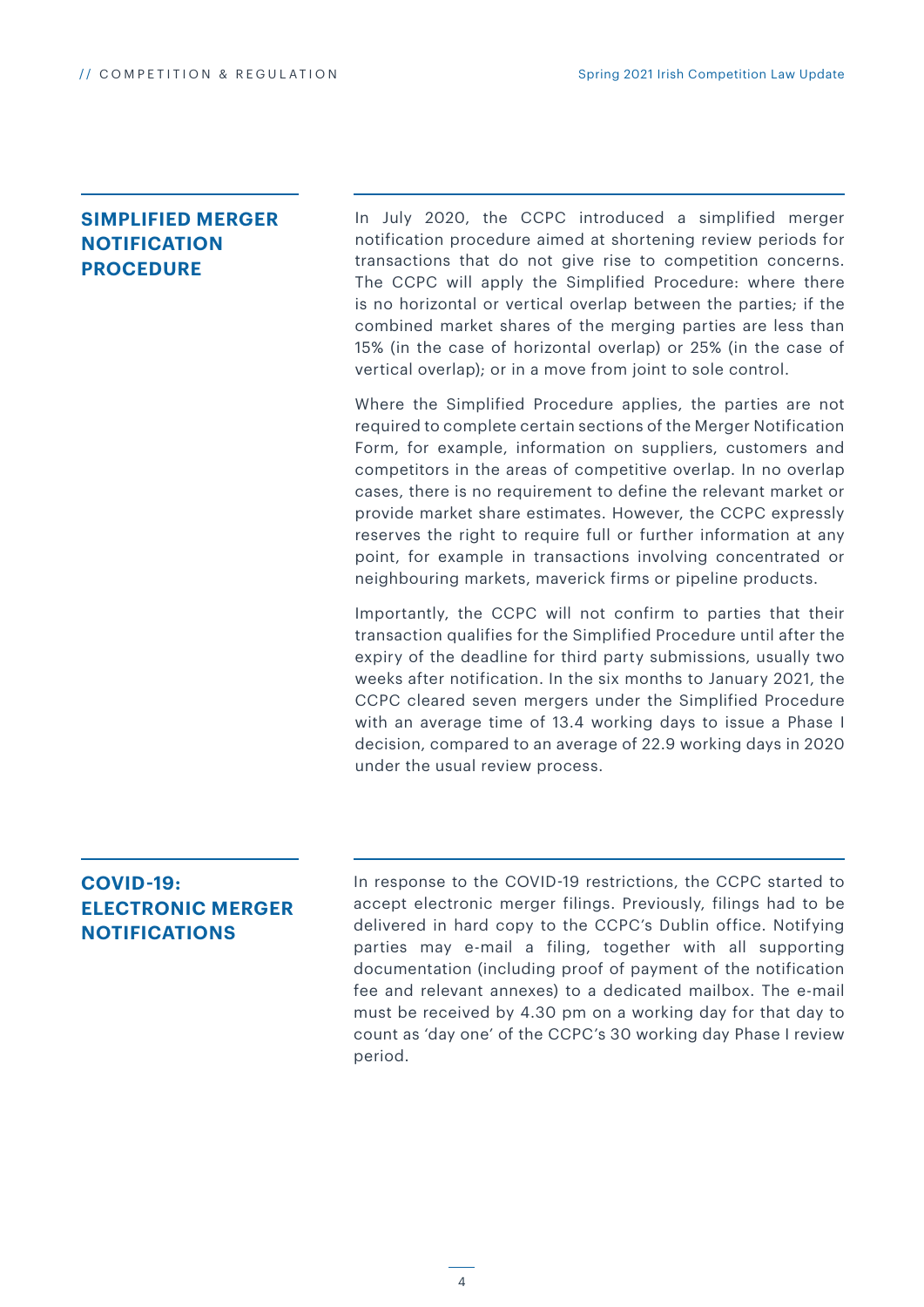**FDI SCREENING** There is no foreign investment control regime in Ireland at present. In July 2020, the Irish Government approved heads of an Investment Screening Bill, but it has not yet published draft legislation. Given that the bill, once published, would need to go through the parliamentary review process, we do not anticipate that the controls will enter into force in 2021.

> The Government has not indicated the threshold at which an investment would trigger screening. However, it stated in its April 2020 public consultation that the screening mechanism should not lessen Ireland's attractiveness to inward foreign direct investment which is hugely important to the domestic economy. Specifically, Ireland has nominated the Department of Enterprise, Trade and Employment as the body responsible for the various cooperation and reporting obligations under the FDI Screening Framework (Regulation (EU) 2019/452).

### **BREXIT – IMPACT ON MERGER CONTROL**

The CCPC has stated that it anticipates an increase in complex Irish merger notifications as a result of Brexit. Given that UK turnover is no longer taken into account for the purposes of the EU jurisdictional thresholds, deals which previously triggered an EU filing may now trigger parallel EU and UK filings, or parallel filings in the UK and in one or more EU Member States. In particular, deals between businesses with significant Irish and UK turnover which previously triggered an EU filing may now instead trigger parallel Irish and UK filings. While the substantive tests of the Irish and UK merger control regimes are currently similar, the regimes differ in their processes and timescales.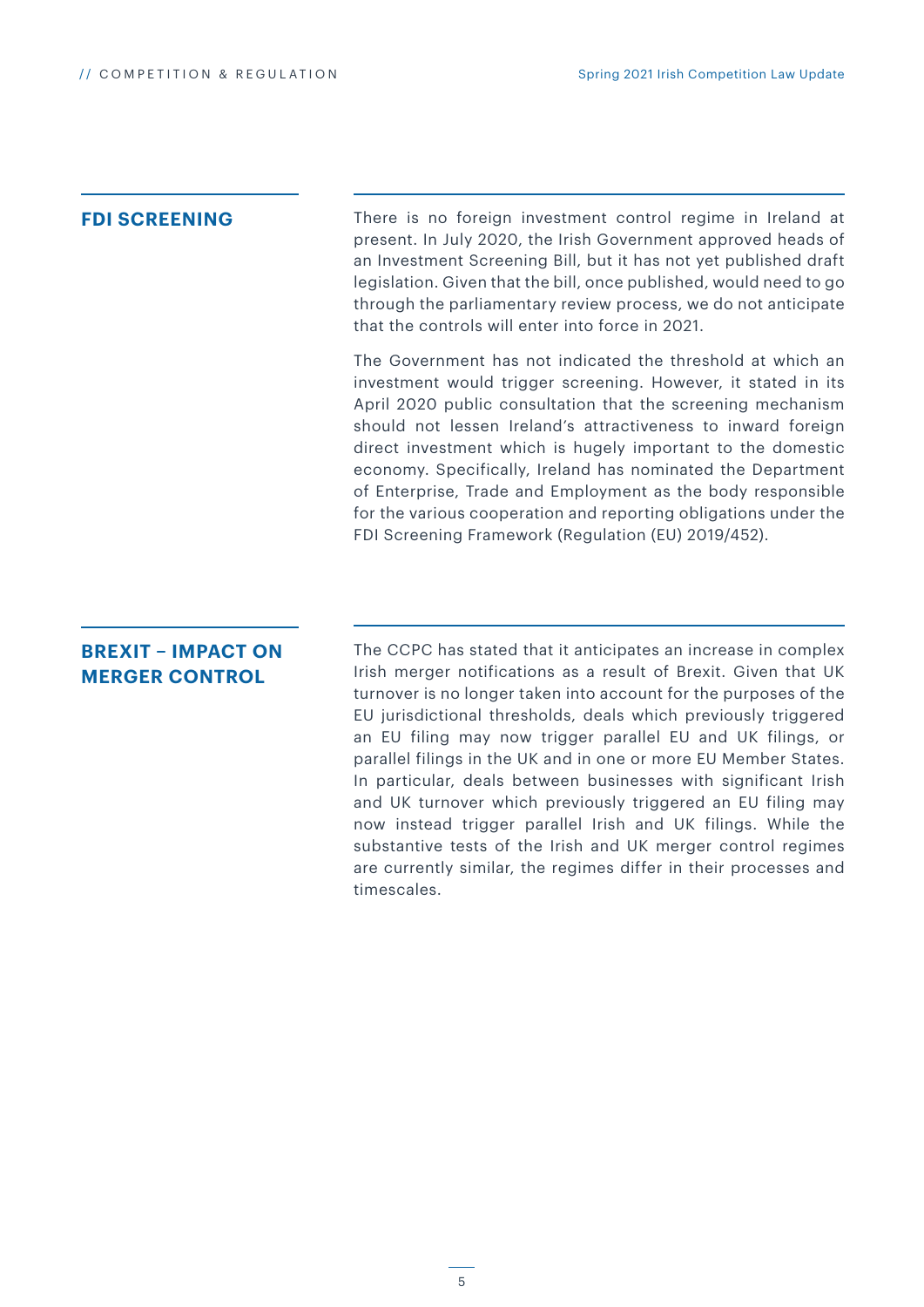### **CCPC PRICE SIGNALLING CASE**

In September 2020, the CCPC issued preliminary findings to five private motor insurers, a broker and a brokers' association alleging that they had participated in anti-competitive conduct. The CCPC stated that the alleged anti-competitive conduct consisted of public announcements of premium increases as well as other contacts between competitors.

The CCPC had commenced this investigation in September 2016. During its investigation, the CCPC gathered a substantial amount of electronic material as well as extensive oral testimony through witness summons hearings and meetings.

The CCPC emphasised that its findings are provisional and no conclusion should be drawn at this stage that there has been a breach of competition law. It has invited the parties to offer commitments regarding their future behaviour to address its concerns. Under current Irish competition law, the CCPC has no power to make a competition law infringement finding or to impose sanctions. Instead it may institute civil proceedings against the parties in the High Court or seek criminal prosecution. However, the CCPC is soon due to gain increased enforcement powers under the implementation of the ECN+ Directive (see below).

### **CCPC SECURES COMMITMENTS FROM TICKETMASTER**

The CCPC concluded its investigation into suspected anticompetitive practices by Ticketmaster on the basis of commitments under Section 14B of the Competition Act 2002 (as amended). Under the Section 14B procedure, the CCPC can apply to the High Court to make the commitments given by a party into an Order of Court. There is no finding of competition law breach against the party.

The High Court made the Order of Court as regards the Ticketmaster commitments on 15 December 2020, and they became effective on 29 January 2021.

The CCPC had commenced the investigation in January 2017. It was concerned that Ticketmaster was abusing a dominant position in the market for the supply of ticketing services for live events through exclusive arrangements, rebates and high service charges. Under the commitments, Ticketmaster undertakes to limit the duration of exclusivity clauses in relevant contracts and to refrain from offering upfront payments to customers in order to circumvent that commitment. The CCPC has stated that the commitments resolve its concerns. Ticketmaster denies that its conduct breached competition law.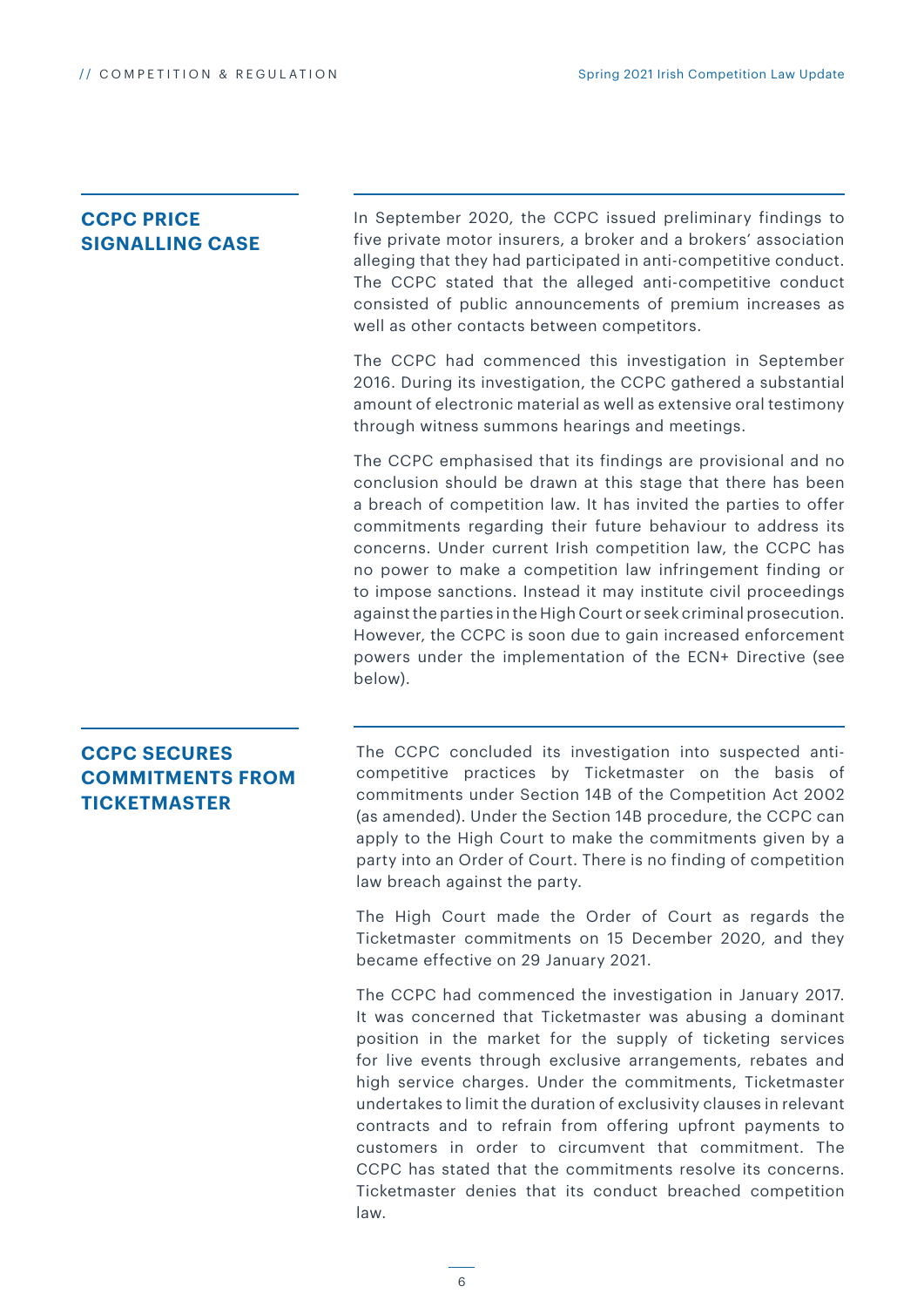### **LEGISLATIVE REFORM: IMPLEMENTATION OF ECN+**

There has been a delay in the implementation of the ECN+ Directive (Directive (EU) 2019/1) into Irish law – this was due to happen by 4 February 2021. ECN+ represents a significant change in the Irish competition enforcement landscape, not least as it requires the introduction of a non-criminal system of fines for breaches of EU competition law. At present, Ireland has a purely criminal regime, with fines imposed by the Courts and not the administrative national competition authorities (e.g. the CCPC and the Commission for Communications Regulation).

The General Scheme of the implementing statute is undergoing pre-legislative scrutiny before a parliamentary Committee on Enterprise, Trade and Employment. This is the stage before publication of the draft legislation, which is expected in April 2021.

As part of the legislative process, the Department of Enterprise, Trade and Employment is considering measures in addition to the requirements of the ECN+ Directive. It ran a short consultation in January 2021 on the introduction of certain measures to increase the CCPC's enforcement powers in areas not covered by this Directive. Key proposals under consideration are the grant of specific powers to the CCPC to conduct surveillance and interception in competition investigations, the creation of a specific criminal offence of bid-rigging, and the grant of additional powers to review voluntary merger notifications in respect of completed transactions.

It will take a number of months for the draft statute to work its way through the Irish parliament, so final legislation is not likely to be in place before summer/autumn 2021.

### **DAMAGES LITIGATION**

The *Trucks* cases in Ireland are moving slowly. Since September 2016, over 50 sets of proceedings have been issued in the Commercial Division of the High Court against the addressees of the European Commission's Trucks Infringement Decision. However, no judgments have been issued. Notwithstanding the [Irish Damages Regulations](https://www.williamfry.com/docs/default-source/practice-area-industry-sector-brochures/damages-directive.pdf?sfvrsn=0), competition law damages litigation in this jurisdiction remains limited, due in part to the [prohibition](https://www.williamfry.com/newsandinsights/news-article/2020/04/23/third-party-litigation-funding-and-class-actions-where-are-we-now?utm_source=vuture&utm_medium=email&utm_campaign=%7bvx:campaign%20name%7d_%7bdate%7d) [on third party litigation funding](https://www.williamfry.com/newsandinsights/news-article/2020/04/23/third-party-litigation-funding-and-class-actions-where-are-we-now?utm_source=vuture&utm_medium=email&utm_campaign=%7bvx:campaign%20name%7d_%7bdate%7d) and lack of form[al mechanism](https://www.williamfry.com/newsandinsights/news-article/2020/04/23/third-party-litigation-funding-and-class-actions-where-are-we-now?utm_source=vuture&utm_medium=email&utm_campaign=%7bvx:campaign%20name%7d_%7bdate%7d) [for collective actions.](https://www.williamfry.com/newsandinsights/news-article/2020/04/23/third-party-litigation-funding-and-class-actions-where-are-we-now?utm_source=vuture&utm_medium=email&utm_campaign=%7bvx:campaign%20name%7d_%7bdate%7d)